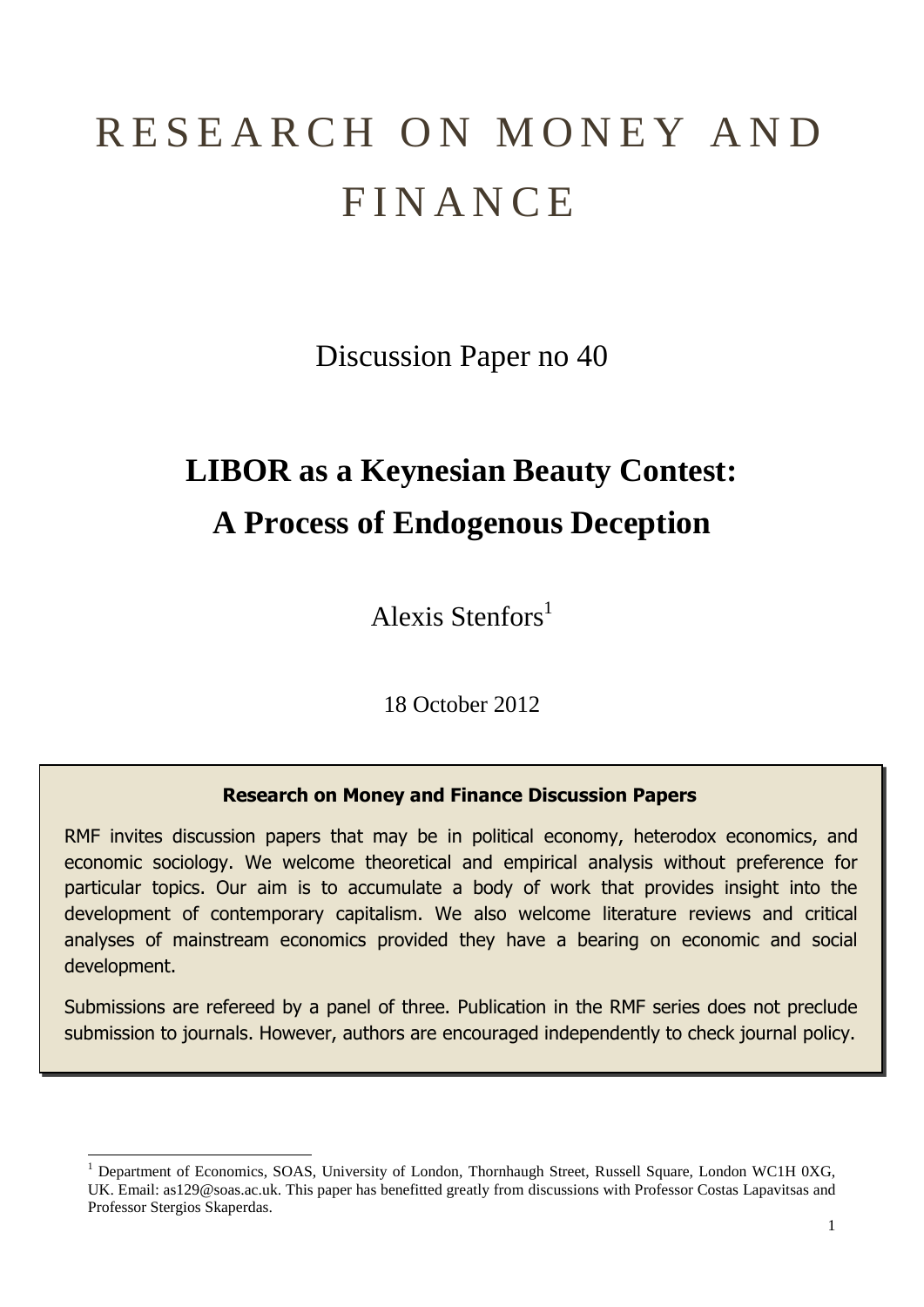**Research on Money and Finance** is a network of political economists that have a track record in researching money and finance. It aims to generate analytical work on the development of the monetary and the financial system in recent years. A further aim is to produce synthetic work on the transformation of the capitalist economy, the rise of financialisation and the resulting intensification of crises. RMF carries research on both developed and developing countries and welcomes contributions that draw on all currents of political economy.

> Research on Money and Finance Department of Economics SOAS, University of London Thornhaugh Street, Russell Square London WC1H 0XG United Kingdom

www.researchonmoneyandfinance.org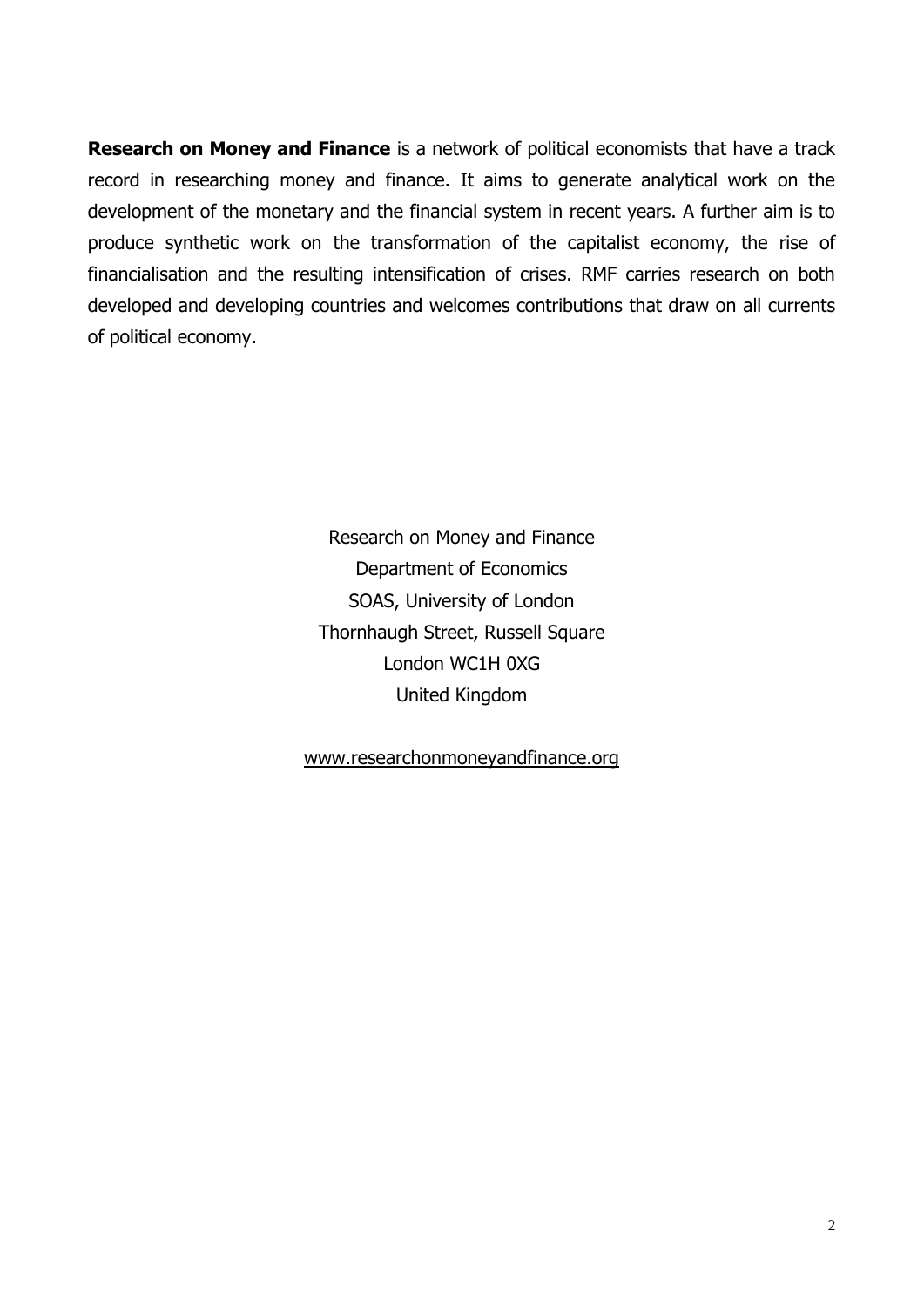## **Abstract**

This paper uses the Keynesian Beauty Contest as a theoretical framework to analyse the LIBOR fixing mechanism. The 'true' money market rate can be seen as a fundamental value, or focal point, towards which the LIBOR should aim. By treating the LIBOR as the outcome of a particular and unusual kind of *p*-beauty contest game, where the behaviour of the players (LIBOR banks) are guided by higher order beliefs, a process is created whereby they are not solely dependent on their own incentives and constraints. Instead, potential deception can be seen as being generated endogenously though the fixing process itself. Simply the anticipation of possible attempts by others to submit deceptive LIBOR quotes will prompt neutral players to play 'dishonestly'. As a result, it is demonstrated that deviations of the LIBOR from what could be regarded as its 'fundamental value' (the underlying money market), are not temporary, but long-lasting and systematic.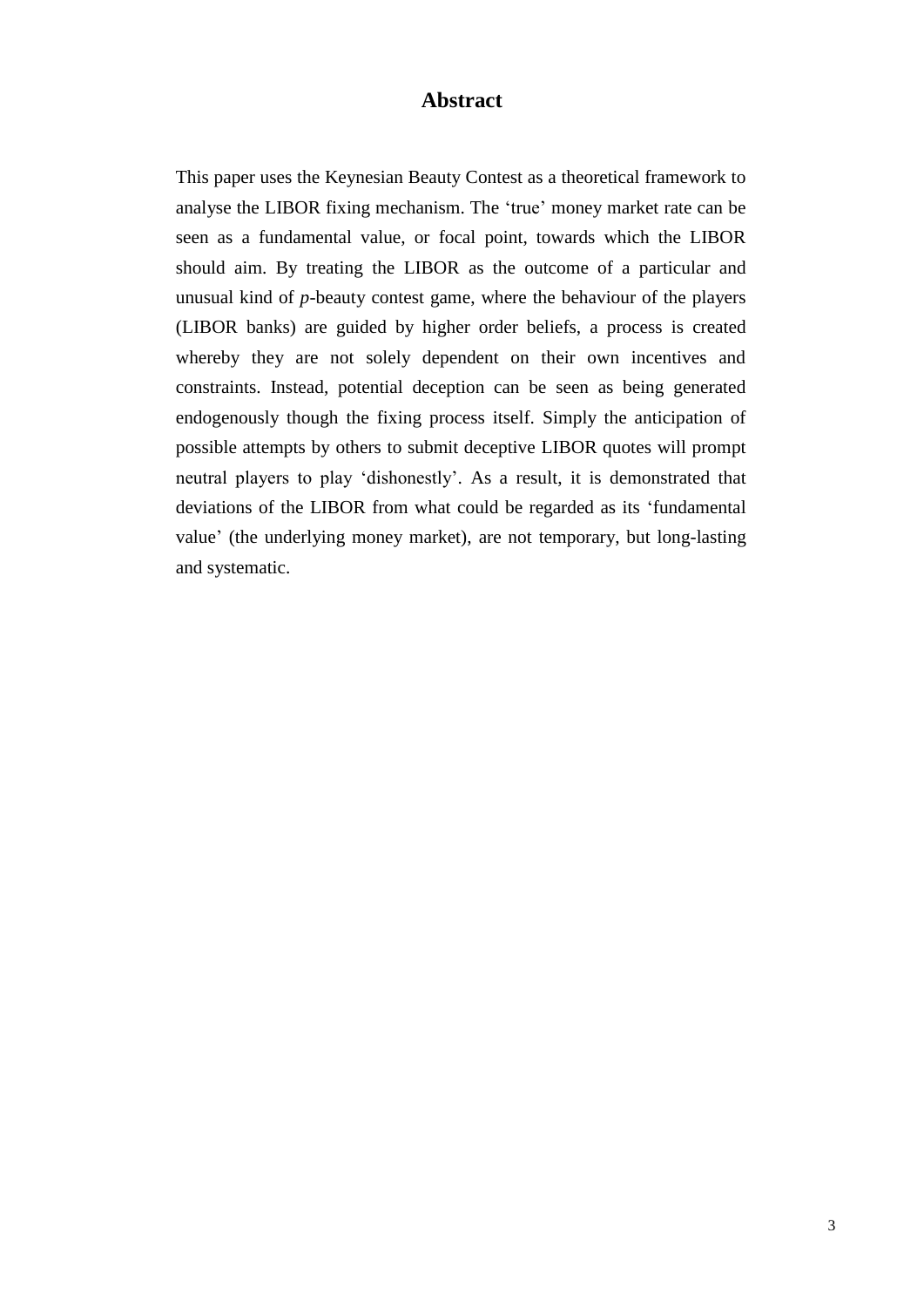## **1. Introduction**

Up until around 2008, the London Interbank Offered Rate (LIBOR) was widely perceived to be a reliable reflection of the interbank money market. Recently, however, claims that the benchmark, at times, has been subject to attempts of manipulation by LIBOR panel banks, have put this into question. (Financial Services Agency (2011abc); Financial Services Authority (2012); U.S. Commodity Futures Trading Commission (2012))

The LIBOR, and its equivalent benchmarks in other financial centres, is determined by a selected group of panel banks as follows. A designated calculation agent (such as Reuters) collects submitted quotes from the individual panel banks before noon. The trader or other bank person at the cash desk or treasury submits his or her quote from the bank terminal, and the other banks do the same without being able to see each others' quotes. Then, the calculation agent audits and checks the quotes for obvious errors and then conducts the 'trimming', the omission the highest and lowest quotes (the number which depends on the sample size). Finally, the arithmetic mean is calculated, rounded to the specified number of decimals and published at a certain time mid-day depending on the benchmark (British Bankers Association, 2012).

Stenfors (2012) adopts a game-theoretical approach to illustrate how the LIBOR fixing, at a given time, can be driven by different incentives and constraints of the individual LIBOR panel banks. By constructing and solving simple 'LIBOR games', it is shown that the trimming process associated with the LIBOR fixing mechanism is not be effective in ensuring a 'fair' LIBOR fixing. An endowment in the form of a LIBOR-indexed derivatives portfolio, or the stigma attached to signalling high funding costs relative to others, can act as incentives to submit LIBOR quotes deviating what could be regarded as the 'true' money market rate. Different forms of collusion can be a possible, but not exclusive, reason for an 'off-market' LIBOR rate if panel banks do not know each others' endowments, but rather assume that all banks always aim to opt for the best possible strategy to use its ability to influence the LIBOR fixing. Importantly, constraints put in place to make the mechanism more 'market-like', are shown to require full transparency to be effective. This paper extends the game-theoretical analysis by shifting the focus towards the discrepancy between the LIBOR, and the rate it *fundamentally* should reflect, namely the interbank money market rate.

Keynesian Beauty Contests in general, and *p*-beauty contest games in particular, have often been used to illustrate why stock markets are volatile and how the price of a tradable asset systematically can deviate what objectively could be regarded as its 'fundamental value'. From this perspective, we could also consider if some kind of fundamental value exists in the money market, and if and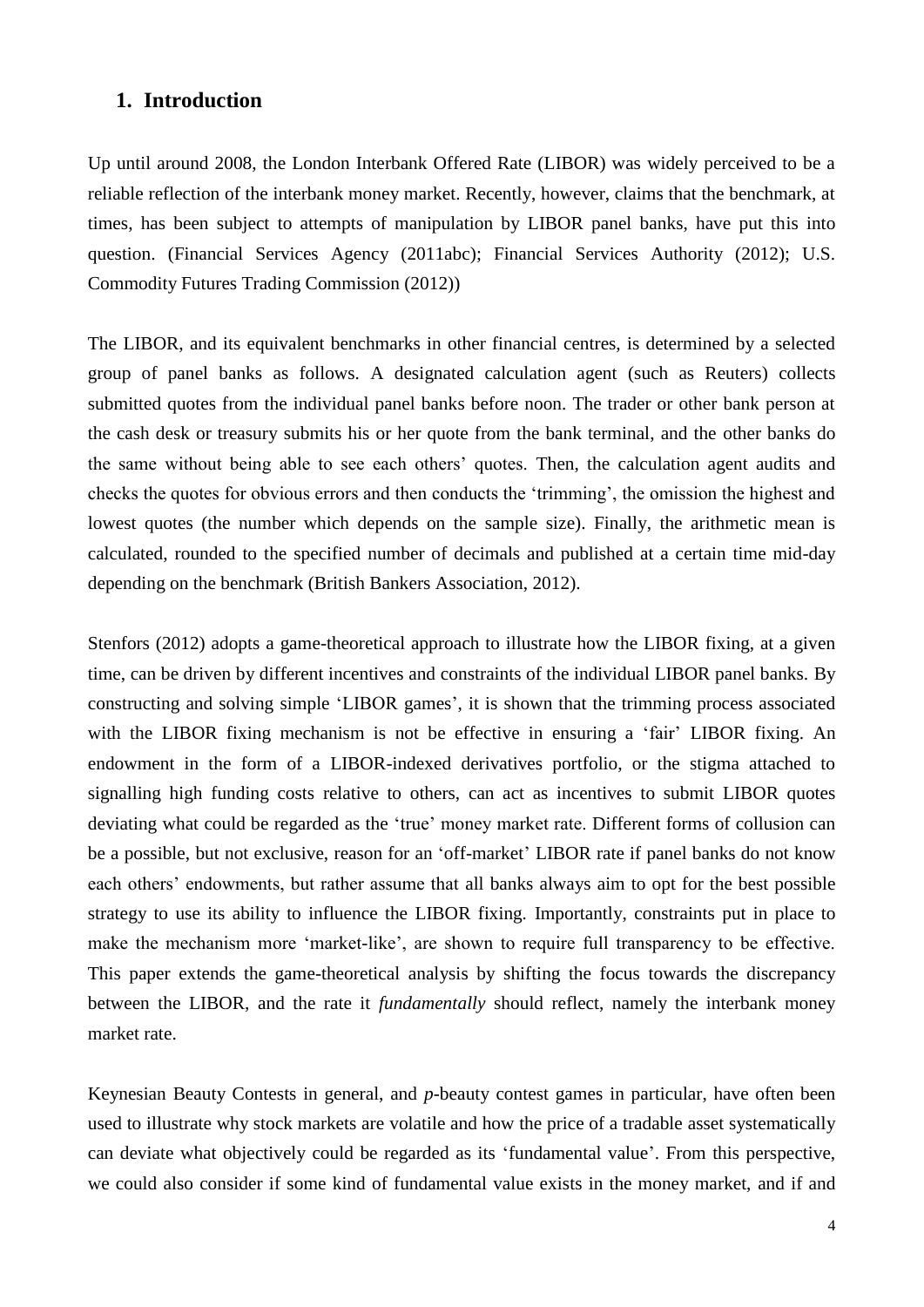why the money market rate at times deviates from this fundamental value. The LIBOR, in this context, should be seen as a reflection of the money market rate, and not *vice versa*.

The LIBOR rate is supposed to be an objective reflection of the interbank money market rate, and more specifically the average subjectively reported funding cost of a group of banks. Using the Keynesian Beauty Contest framework, this paper conceptualises the money market as a kind of fundamental value against which the LIBOR should be benchmarked. This 'LIBOR game', being played an infinite number of times, consists of players guided by the anticipation of what others will do and what they anticipate others will do. By regarding the LIBOR fixing as the outcome of a peculiar form of a *p*-beauty contest game, a situation is demonstrated where the LIBOR deviates from this money market rate. In fact, a *p*-beauty contest game is precisely how we could view the LIBOR Game.

Importantly, as players are also guided by the anticipation of what others will do and what they anticipate others will do, some LIBOR panel banks can also be seen as being driven towards a behavioural pattern that is not dependent on their own incentives and constraints in the first instance, but generated endogenously though the process itself. Deception in this case does not need to result from the self-interest of an individual LIBOR submitter, but rather from the perception that others will act in such a manner that not submitting deceptive LIBOR quotes would be punished. This can result in long-lasting deviations of the LIBOR from the underlying money market. As the LIBOR fixing mechanism facilitates such behaviour, it is characterized by a fundamental and systematic flaw.

The paper proceeds as follows. Section 2 provides a brief overview of *p*-beauty contest games in the literature, and a discussion on how the LIBOR could conceptually fit into this context. In Section 3, a LIBOR *p*-beauty contest game is constructed with the aim of being as realistic as possible. Given the utility function of each player (a LIBOR panel bank), possible outcomes of this game are then considered in Section 4. Finally, in Section 5, conclusions are drawn.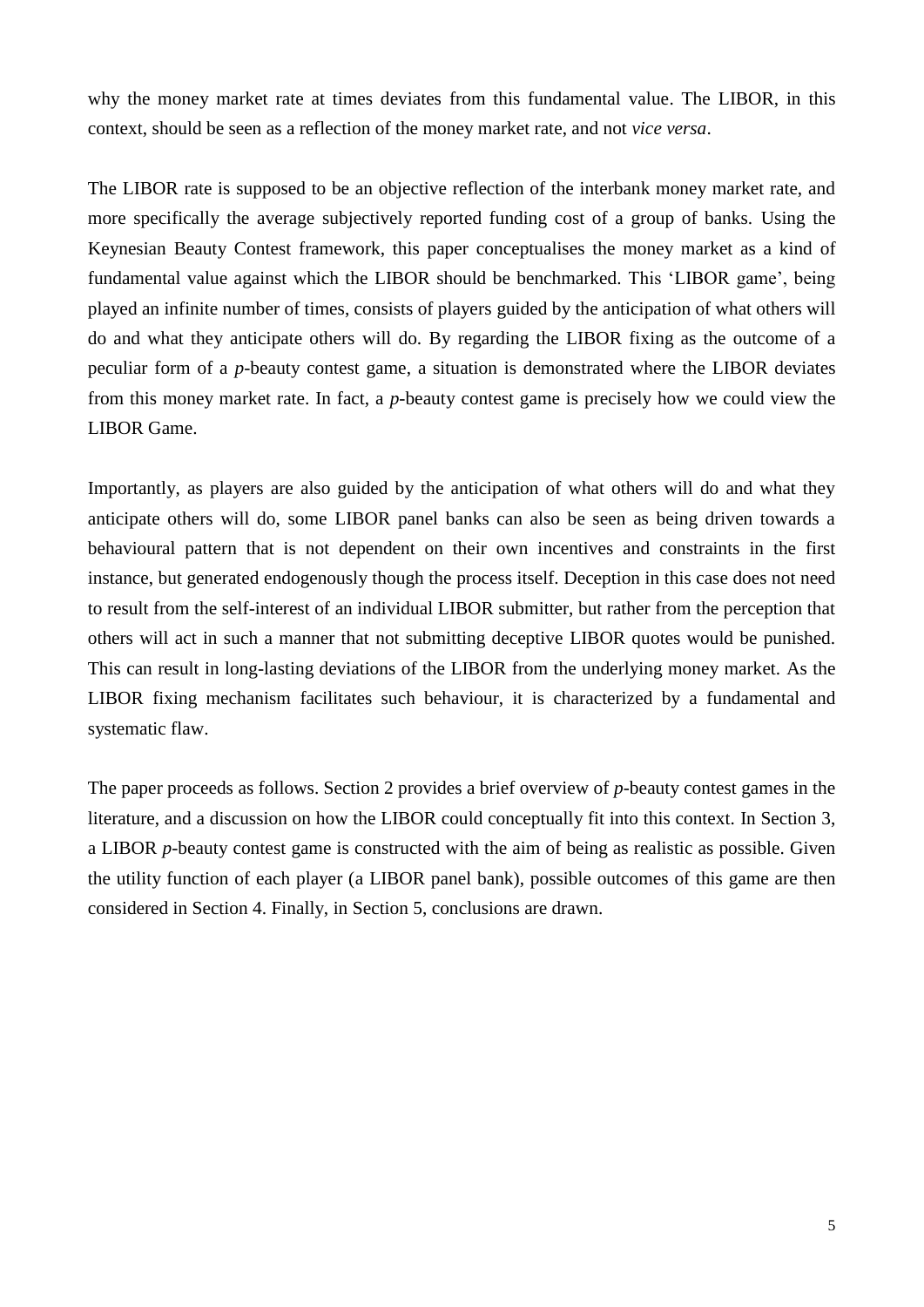## **2. The** *p***-Beauty Contest Game: Regarding the Money Market as the 'Fundamental Value'**

*'Professional investment may be likened to those newspaper competitions in which the competitors have to pick out the six prettiest faces from a hundred photographs, the prize being awarded to the competitor whose choice most nearly corresponds to the average preferences of the competitors as a whole: so that each competitor has to pick, not those faces which he himself finds prettiest, but those which he thinks likeliest to catch the fancy of the other competitors, all of whom are looking at the problem from the same point of view. It is not a case of choosing those which, to the best of one's judgement, are really the prettiest, nor even those which average opinion genuinely thinks the prettiest. We have reached the third degree where we devote our intelligences to anticipating what average opinion expects the average opinion to be. And there are some, I believe, who practise the fourth, fifth and higher degrees.'* (Keynes, 1936: p. 156)

The passage by Keynes above has provided the basic platform for numerous and different variants of games labelled as Keynesian Beauty Contest games. In essence, we are in dealing with the phenomenon of market participants not always simply seeking a long-term fundamental value of an asset, but taking a more short-term view and incorporating what he believes others will do and how they believe others will do and so on.

Although some of the games modelled with this passage in mind might lack direct connotations to Keynes (Fung, 2006; Lanteri & Carabelli, 2011), we are nonetheless concerned with the observation that the price of a financial asset often deviates from the consensus view of the fundamental value of the asset in question. Moreover, the price reaction to changes in fundamentals in a beauty contest is much more sluggish than that of the consensus fundamental value (Allen, Morris & Shin, 2006). To put it differently, game-theory is used to understand and illustrate the role of higher-order beliefs in asset pricing as each market participant has the ability to affect the market price, and he knows that the others do as well.

A typical illustration of a *p*-beauty contest game is when a large number of players simultaneously shall choose a number from a closed interval [0,100]. The person who chooses the number closest to *p* times the mean wins a prize. In case there is a draw, the prize is divided equally amongst the winners. To explain the process in a classic *p*-beauty contest game, *p* is normally set at 2/3. Assuming the guesses are normally distributed between 0 and 100, the rational guess would there be two-thirds of 50, i.e. 33. But since others think the same, it would be 22 (two-thirds of 33), and so on. Hence, for  $0 \le p < 1$  there is only one Nash equilibrium, namely zero (see for instance Duffy  $\&$ Nagel, 1997; Ho, Camerer & Weigelt, 1998; Nagel, 1995, 1999; Nagel et al., 2002).

There are many variants of this game in the literature. For instance, the game might consist of a group of players that are supposed to guess the average number of the group, where either  $p = 1, 0 <$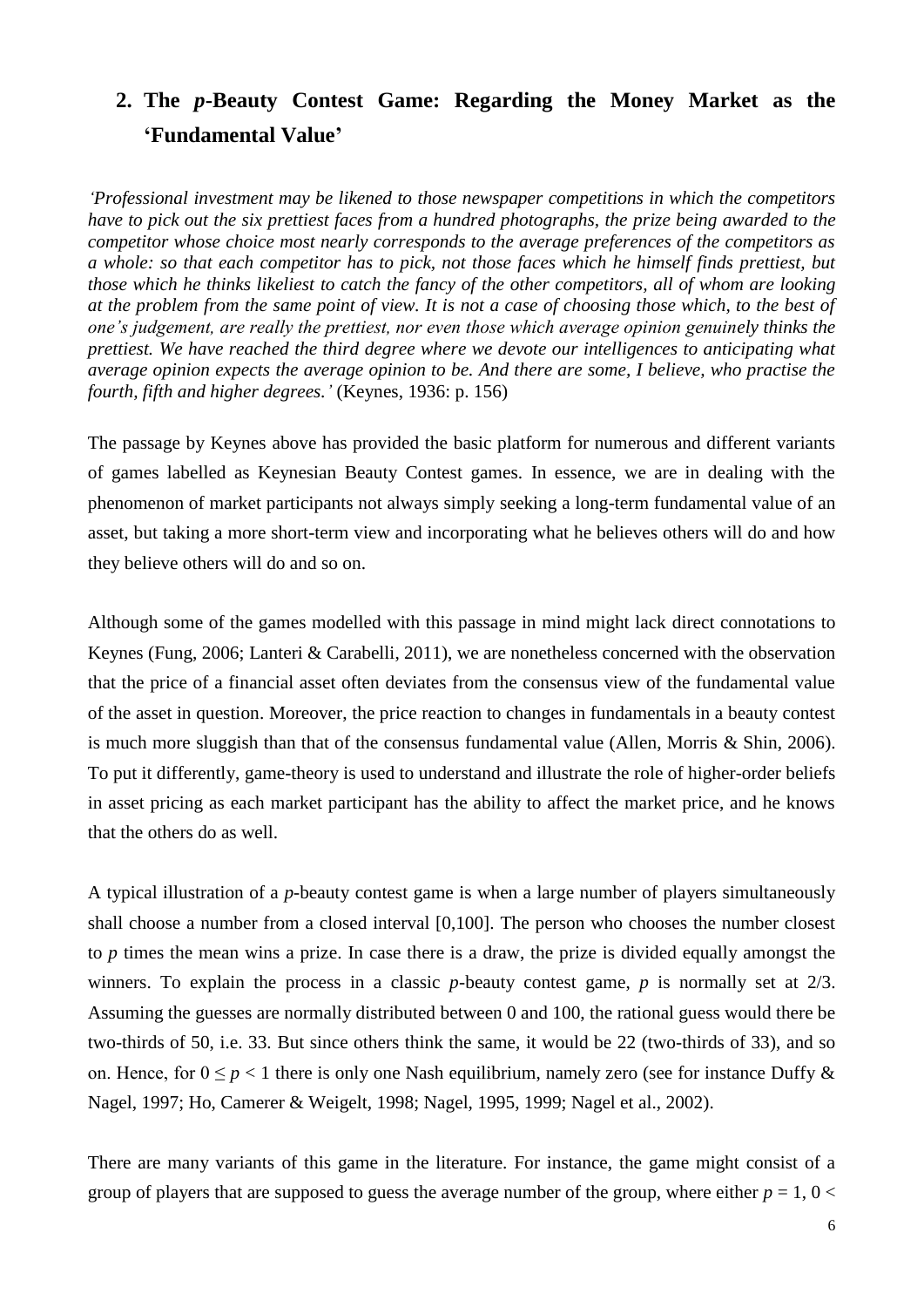$p < 1$  or  $p > 1$ . We could also have a situation where players know their own *ps*, but not that of the others (i.e. *p* only being private knowledge). Suppose we have a game with many players where there are 3 types of players, each simultaneously selecting a number [0,100]. Player type 1 shall guess *p* times the mean where  $p = 2/3$ , player type 2 where  $p = 1$  and player type 3 where  $p = 4/3$ . No player knows the other's *p*, neither the distribution of the *p*s among the players. Furthermore, players could be obliged to pay a 'fine' whose size is determined by how far the chosen number deviates from the best guess<sup>2</sup>. Thus, whichever type of  $p$ -beauty contest game is modelled, within each specific game, players need to anticipate what the others will do and what they will anticipate others will do and so on.

In theory, the LIBOR should reflect current and expected future policy rates, credit and liquidity risk. The assumption that the LIBOR itself is based upon actual market transactions is in fact central to previous attempt to decompose the LIBOR and money market risk premia such as LIBOR-OIS spreads<sup>3</sup>. This approach assumes that the LIBOR rate is objective in the sense that it perfectly reflects where the panel banks are able to raise funds from each other, i.e. the money market rate. Problematically, the method is fundamentally flawed should the LIBOR for one reason or the other not equal this money market rate.

In terms of a Keynesian Beauty Contest, the LIBOR, as a benchmark, should reflect the money market – and not vice versa. Conceptually then, we could treat the money market rate (whether perfectly observable or not) as a kind of fundamental value, or a focal point, towards which the LIBOR rate should aim. More specifically, the LIBOR fixing mechanism can be viewed as a game with more than two players where  $p=1$  in a *p*-beauty contest game.

Let us assume that the money market rate is common knowledge and all banks face the same funding cost. Banks in such a game would be driven by a desire to guess exactly the average of all guesses. Theoretically, we have a coordination game with infinitively many equilibrium points in which all players choose the same number (see Ochs, 1995)**.** However, in a LIBOR game, we do have a natural focal point: the money market rate. Therefore, the money market rate could be regarded as the fundamental value and also *p*=1. The trimming process (with the highest and lowest quotes being omitted from the process) is a mechanism put in place to ensure that players remain alert and aim for  $p=1$  in every round of the game.

The frequent use of fixed intervals in *p*-beauty contest games is not without controversy, as it could be argued that the price drift of a financial asset often lacks typical boundaries. To some degree, the same could be said about the LIBOR, which has experienced some sharp moves during times of

<sup>&</sup>lt;sup>2</sup> For a *p*-beauty contest designed with 'fines', see Güth, Kocher & Sutter (2001).

<sup>&</sup>lt;sup>3</sup> See for instance Bank of England, 2007; McAndrews, Sarkar & Wang, 2008; Poskitt, 2011; Schwartz, 2010.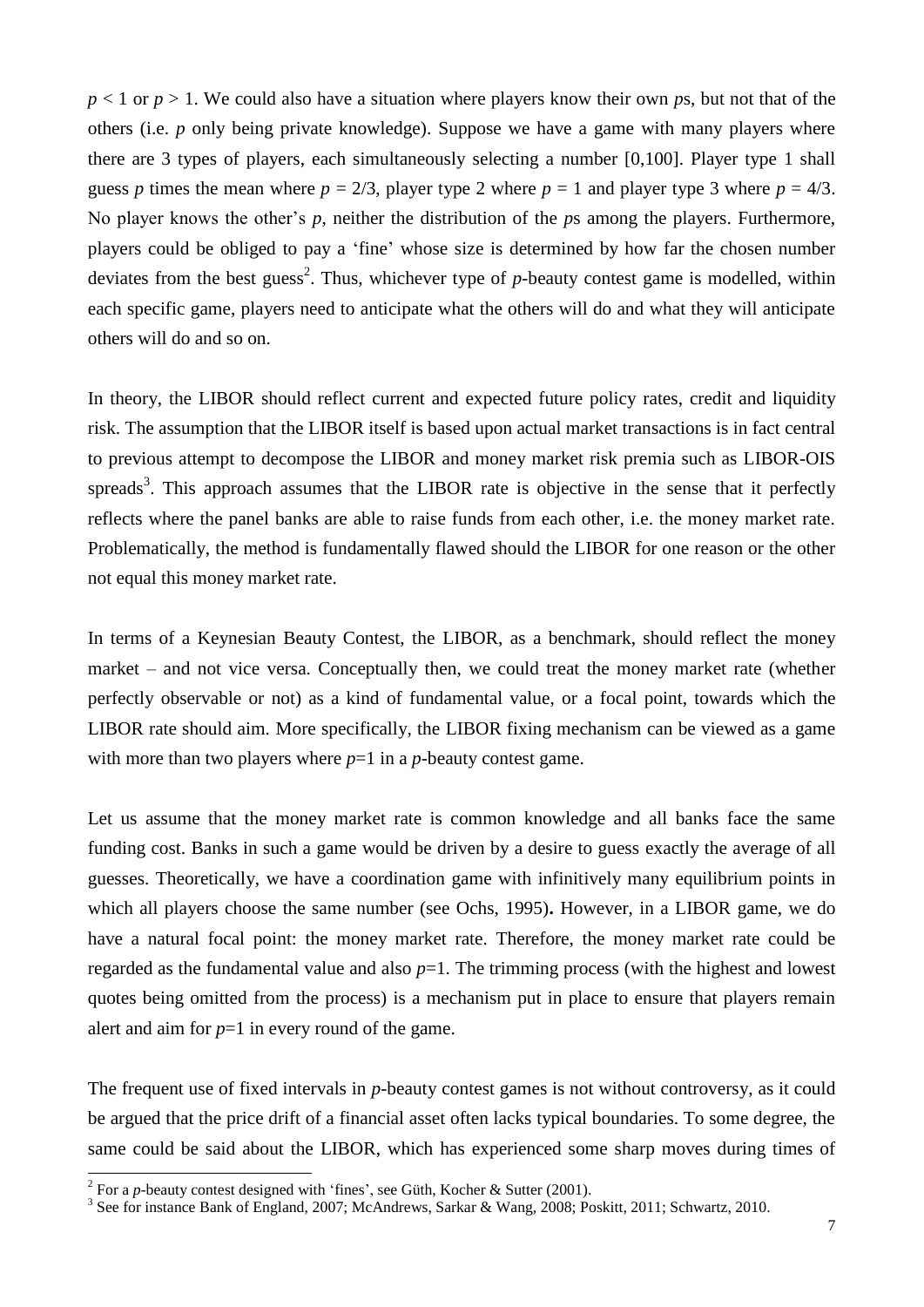crisis. Nonetheless, the boundaries are hardly infinite, and some kind of fixed range of numbers or a 'tolerated' LIBOR range probably exists theoretically. It could, for instance, be argued that a 'zero lower bound' of nominal interest rates could be applied to the LIBOR as well (although this could change should the central bank in question decide to lower the policy rate well below zero). The upper bound might be high, as the LIBOR should reflect any liquidity and credit strains in the banking system. However, it still ought to correspond to some kind of 'worst-case-scenario' where the central bank is *perceived* to be forced to step in by intervening in the money markets. After all, at some LIBOR-level, banks become insolvent and should be removed from the fixing panel in question.

Another special feature of the LIBOR game is the fixing mechanism, where outliers are omitted through a trimming process. However, as players tends to avoid extreme endpoints (see Rubinstein, Tversky & Heller, 1997), and also learn from the LIBOR fixing of the previous day, outliers will increase their efforts not to be omitted the next day. Thus, the original design of the LIBOR fixing mechanism could be seen as a median-effort-game (see Cachon & Camerer, 1996), where it is assumed that LIBOR panel banks harmonise their behaviour following a learning process. However, players in the LIBOR game may have different incentives or constraints in the form of endowments, reputation and stigma distorting this coordination process. Moreover, players might not know the optimal strategy of the other players (Stenfors, 2012).

In the context of a *p*-beauty contest game, we could therefore consider a new variant with the following basic setup: 16 players choose a number between [0,100] and aim to guess closest to the mean times  $p = 2/3$ . However, in contrast to the classic *p*-beauty contest game, in terms of calculation of the mean, only the 8 middle quotes are considered (after the 4 highest and 4 lowest are omitted).

Players in a LIBOR game could also be assigned endowments, that are either positive, zero or negative, and that are private knowledge. The endowment (denoted E) could, for instance, be a LIBOR-indexed derivatives portfolio that gives players the incentive to play a certain way. We could see this as a game where player type 1 shall guess  $p$  times the mean (between [0,100]) where  $p = 2/3$  (in other words E), player type 2 where  $p = 1$  (E<sup>0</sup>) and player type 3 where  $p = 4/3$  (E<sup>+</sup>). If *p*≠1 we immediately get a situation where the LIBOR becomes more likely to deviate from the 'true' money market rate, as players are allocated different focal points depending on their underlying LIBOR-indexed derivatives portfolios.

Another feature of this game could be that each player is ranked individually from 1 to 16 by an 'independent referee', according to how good they are perceived to be at this game, with their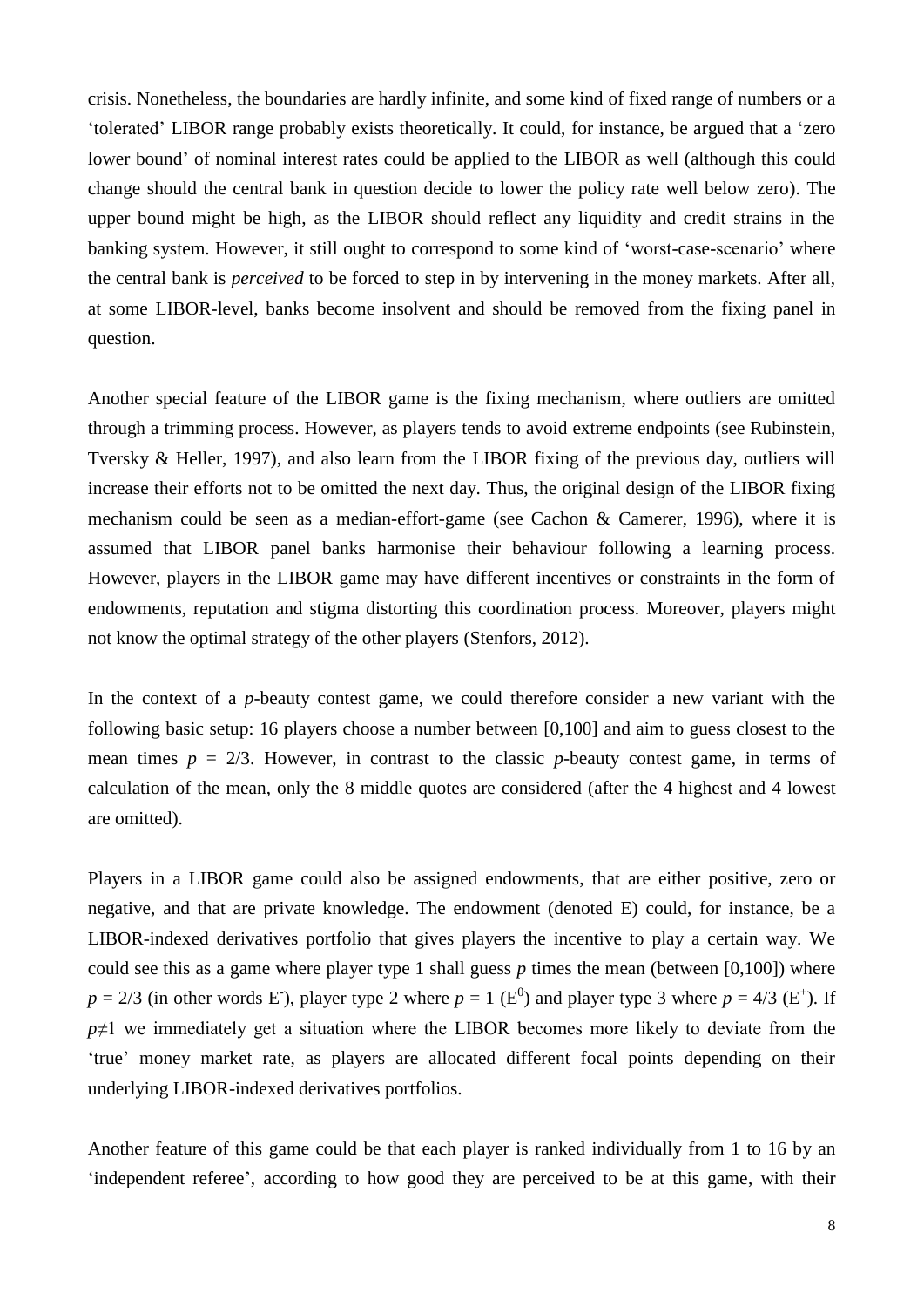rankings being common knowledge. Furthermore, the rules in this game could also state two distinct possibilities of receiving a fine. First, a reputational fine is paid according to how far they deviate from the 'correct' guess. Players are thus given the incentive to take the game seriously. Second, players receive an additional fine if they, on average, manage to outwit higher ranked players (in other words choose a number that is lower than the average of the numbers guessed by the players ranked above him). This is to prevent the audience from distrusting the integrity of the game, as well as the judgement of the independent referee.

Using these particular features as our point of reference, let us now turn to designing a LIBOR *p*beauty contest game.

### **3. Rules of the LIBOR** *p***-Beauty Contest Game**

Consider a hypothetical LIBOR game with 16 players (LIBOR panel banks). The LIBOR fixing procedure is as follows. A calculation agent collects the submitted quotes from the 16 individual panel banks before noon. The individual LIBOR submissions are done simultaneously, without the ability to see each others' quotes. Then, the calculation agent conducts the 'trimming', the omission the 4 highest and 4 lowest quotes. Thereafter, the arithmetic mean is calculated of the 8 remaining LIBOR submissions.

The game is being played from *t-1* to infinity. Let us also assume that each player is only allowed to adjust their quotes by increments of 10 basis points (0.10%). Furthermore, the tolerable LIBOR range is [0.00%, 2.00%]. These are not a necessary conditions, but useful for the sake of simplicity and clarity of argument in this paper,

In the first round (at *t-1*) all 16 banks faced the same (largely known) funding cost (M), as they were perceived to be equally creditworthy and had similar access to liquidity. The banks had no endowments. Therefore, M was the clear focal point and all banks submitted LIBOR quotes at, or close to, the funding cost at the time (assumed to by, say, 1.00%). Hence, as outliers were omitted through the trimming process, the LIBOR fixing at *t-1* was 1.00%. In effect, this can be seen as having been a *p*-beauty contest with *p*=1.

Now, let us assume that four significant changes takes place at *t0*, without altering the fixing mechanism as such.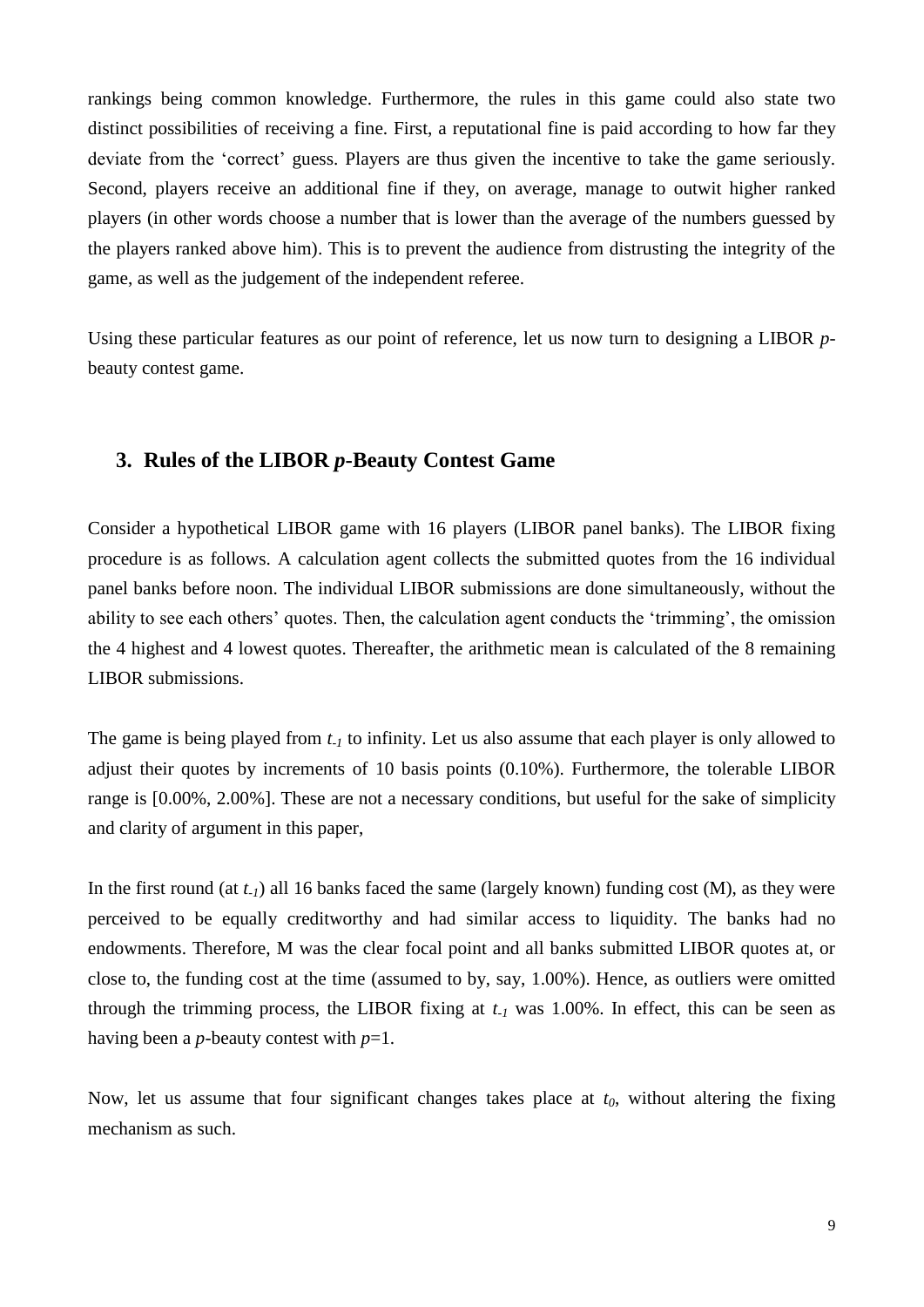First, some players are given a LIBOR-indexed derivatives portfolio, or an endowment (E), which is private knowledge. The payoff from the endowment in each round depends on the sign and size of the endowment, as well as the change in the LIBOR fixing  $(L<sup>F</sup>)$ :

$$
\pi_{i(t)}^E = E_i \Delta L^F,\tag{1}
$$

where  $\Delta L^F = L^F_t - L^F_{t-1}$ . Thus, each player has an incentive to submit a quote that maximises the expected change in value of the endowment from *t-1* to *t*.

This could now be seen as a *p*-beauty contest game, where we have 3 types of players not knowing what type the others are or the distribution among them, not dissimilar from the single-period LIBOR games in Stenfors (2012). Player type 1 shall guess *p* times the mean where  $p = 2/3$  (in other words E<sup>-</sup>), player type 2 where  $p = 1$  (E<sup>0</sup>) and player type 3 where  $p = 4/3$  (E<sup>+</sup>). The strategy of each player would simply depend on the sign of the endowment at each point of time.

The second change is the introduction of a 'stigma' attached to submitting a relatively high LIBOR. This is directly caused by a credit crisis, leading to a wider distribution of the perceived creditworthiness of the players (banks) by the market. Due to the crisis, the average bank funding cost has now increased from 1.00% to 2.00%. Let us assume that the overnight index swap (OIS) price is unchanged, implying that the increase in the funding cost is purely a reflection of increased credit and liquidity strains. As a result, higher market volatility also allows for larger day-to-day moves (0.20% instead of 0.10%), and an increase in the tolerable LIBOR range to [0.00%, 4.00%].

Further, the wider distribution of the perceived creditworthiness at  $t<sub>0</sub>$  calls for the introduction of an independent an objective referee as well as an internal ranking system of the players. Let us simply say that the referee is 'the market'. The internal ranking system is market-determined in the sense that each player is allocated a place hierarchically according to how creditworthy it is perceived to be compared to its peers. The perceived creditworthiness of each individual bank is assessed by the observable 5 year credit default swap (CDS) spreads in the market, which prior to  $t_0$  were identical.

Let us now assume that from  $t_0$ , the CDS spreads are unequally distributed between the 16 banks  ${A, B, C... P}$ , ranging from 100 bps to 475 bps. Bank<sub>A</sub> (CDS=100) is perceived as the most creditworthy, Bank<sub>B</sub> slightly less (CDS=125) and so on. Bank<sub>P</sub> is regarded as the riskiest with a CDS spread of 475 bps. Let us also assume that the CDS spreads remain constant throughout the game.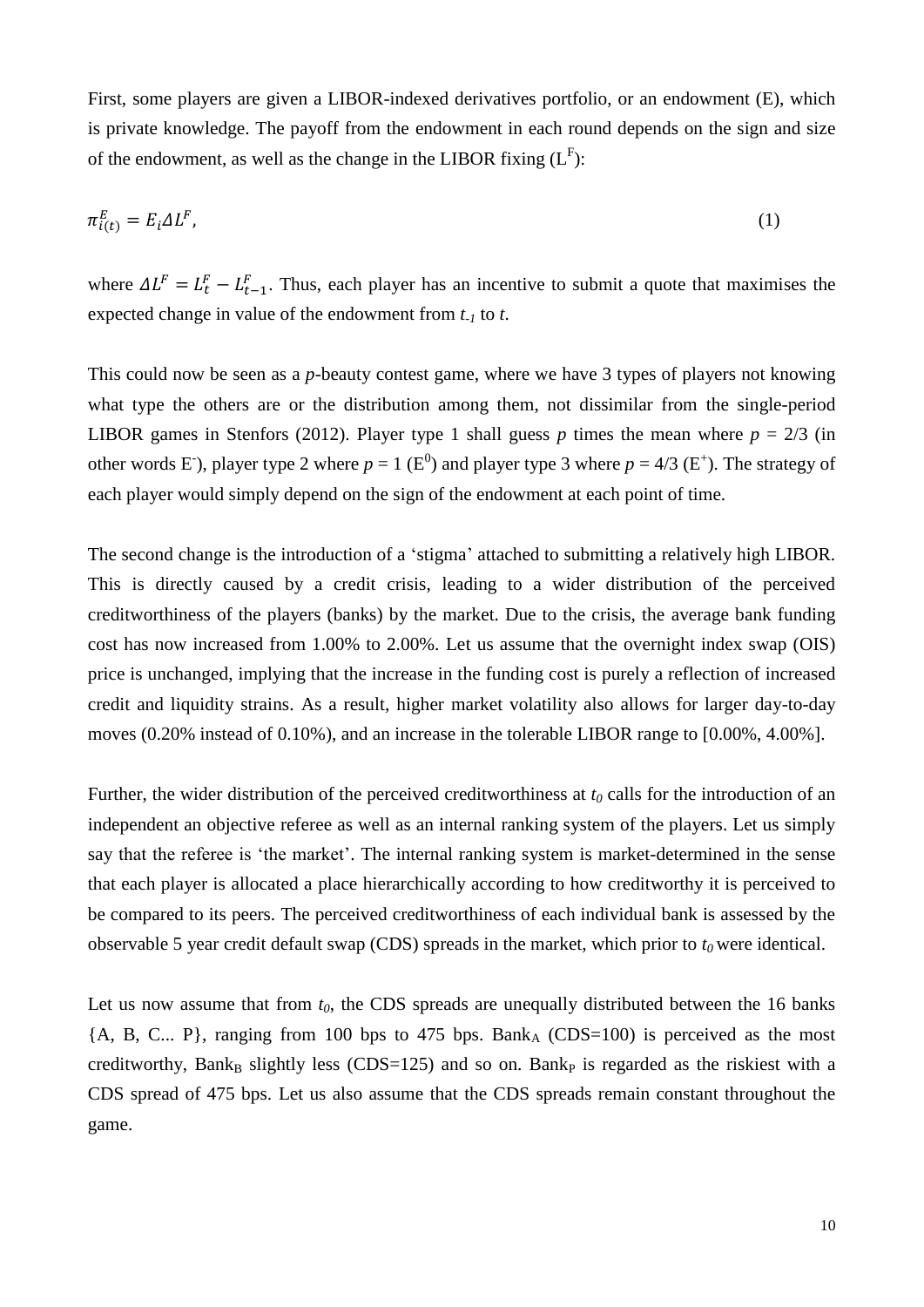As a result, the bank funding cost is now partly dependent on the long-term funding cost (the CDS price which is public knowledge) and the short-term funding cost (which is private knowledge only, but subjectively communicated through the LIBOR submission). Thus, each bank now not only wants to maximise the value of its LIBOR-indexed derivatives portfolio, but also wants to minimize the stigma (σ) attached to having a relatively high funding cost. The payoff from the stigma can be written as:

$$
\pi_{i(t)}^{\sigma} = (\lambda \Delta \sigma_i^{LT} + \chi \Delta \sigma_i^{ST}), \tag{2}
$$

where  $\lambda$  and  $\gamma$  are constants. The RHS of the equation consists of two parts: the stigma derived from the long-term funding cost, and the stigma from the short-term funding cost (the LIBOR). The longterm funding cost is exogenously determined and market-observable (proxied by the CDS spread). The payoff from this stigma ( $\sigma^{\text{LT}}$ ) cannot be influenced by the player's actions as it is marketdetermined:

$$
\Delta \sigma_i^{LT} = \left( CDS_{i(t)} - \frac{\sum_{j=1}^{16} CDS_{j(t)}}{16} \right) - \left( CDS_{i(t-1)} - \frac{\sum_{j=1}^{16} CDS_{j(t-1)}}{16} \right) \tag{3}
$$

However, the stigma derived from the short-term funding cost  $(\sigma^{ST})$  is *endogenously* derived from the LIBOR fixing mechanism, which the player has influence over. Here, the individual banks can (and wish to) minimise the bank funding cost as it is perceived to be by the market:

$$
\Delta \sigma_i^{ST} = \left( L_{i(t)} - \frac{\sum_{j=1}^{16} L_{j(t)}}{16} \right) - \left( L_{i(t-1)} - \frac{\sum_{j=1}^{16} L_{j(t-1)}}{16} \right) \tag{4}
$$

The third in change in the game is the introduction of a reputational constraint. Namely, each player is subject to a reputational fine (expressed as  $\phi$ ) of how much the player's LIBOR quote deviates from the mean of the others:

$$
\pi_{i(t)}^{\phi} = \left| L_{i(t)} - \frac{\sum_{j \neq i} L_{j(t)}}{15} \right| \phi \tag{5}
$$

This is to protect third-party actors with exposure to the LIBOR from being affected by potential incentives individual banks might have to submit either too high, or too low, quotes.

Finally, the fourth change is the introduction of an integrity constraint, where each player is also subject to a integrity fine (denoted ' $\omega$ ) should they signal a relatively too low funding cost, as the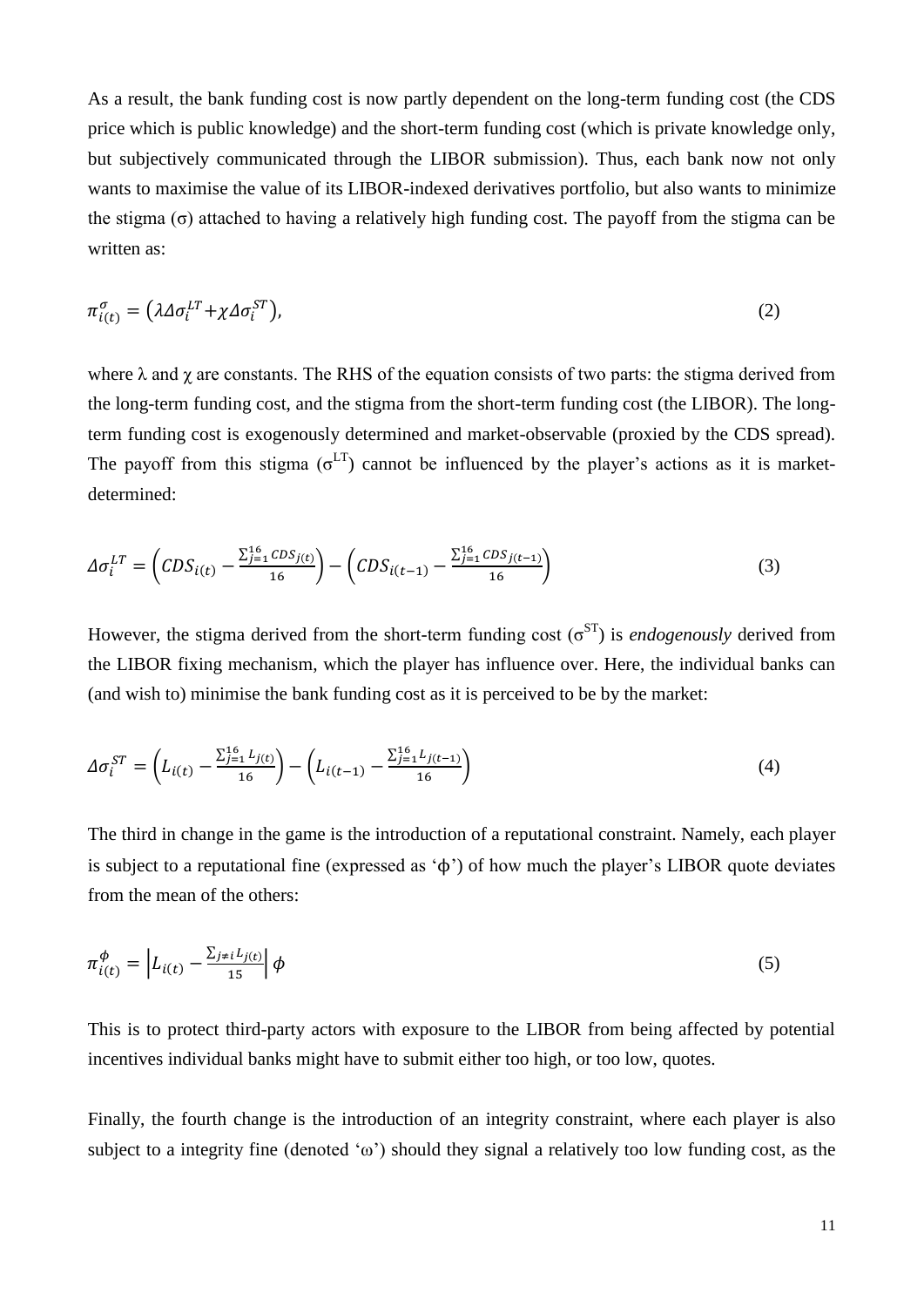market (which is aware of the CDS-spreads) would not regard it as credible if a bank claimed its short-term funding cost to be lower than those with lower CDS spreads:

$$
\pi_{i(t)}^{\omega} = f\left(F_i^{LT}, F_i^{ST}\right)\omega\tag{6}
$$

In sum, the new payoff function for each player can be written as follows:

$$
\pi_{i(t)} = E_{i(t)} \Delta L^F - \left( \left| L_{i(t)} - \frac{\Sigma_{j \neq i} L_{j(t)}}{15} \right| \phi + \lambda \Delta \sigma_i^{LT} + \chi \Delta \sigma_i^{ST} + f \left( F_i^{LT}, F_i^{ST} \right) \omega \right) \tag{7}
$$

Next, let us discuss the outcomes of this game.

#### **4. Outcome: A Process towards 'Endogenous Deception'**

To analyse the potential outcomes of this game, let us first recap the LIBOR fixing at *t-1*, which was 1.00%. The credit crisis then resulted in an average increase in the short-term funding cost by 1.00%. Following the new restriction of only being allowed to move in 0.20% increments in each round, the 'market' should expect a LIBOR fixing at 1.20% at  $t_0$ , 1.40% at  $t_1$  and finally 2.00% at  $t_4$ , as each player gradually submits a higher LIBOR quote. Since the average short-term funding cost now is 2.00%, which could be regarded as the 'fundamental value of M', we should theoretically expect this to be reflected in the LIBOR fixing as time progresses.

However, the new game now also more closely resembles that of the 'real' LIBOR fixing mechanism, and new incentives and constraints apply. Importantly, the mechanics of this game can imply a totally different outcome.

The endowments change the dynamics of the game. As LIBOR banks are now given incentives to submit deceptive quotes (like in the single-period LIBOR games), the quotes will now be more widely dispersed. Players with small or no endowments at all (E≈0) have no incentive to submit deceptive quotes, and would therefore, on average, increase their quotes towards the expected 2.00%.

A player with E would choose to submit 0.80% and a player with  $E^+$  1.20% in the first round. Moreover, they would gradually move towards the respective extreme points of the tolerated range (0.00% or 4.00%). Many quotes would naturally be omitted through the fixing process. Nonetheless, the outcome after a number of rounds have been played would depend on the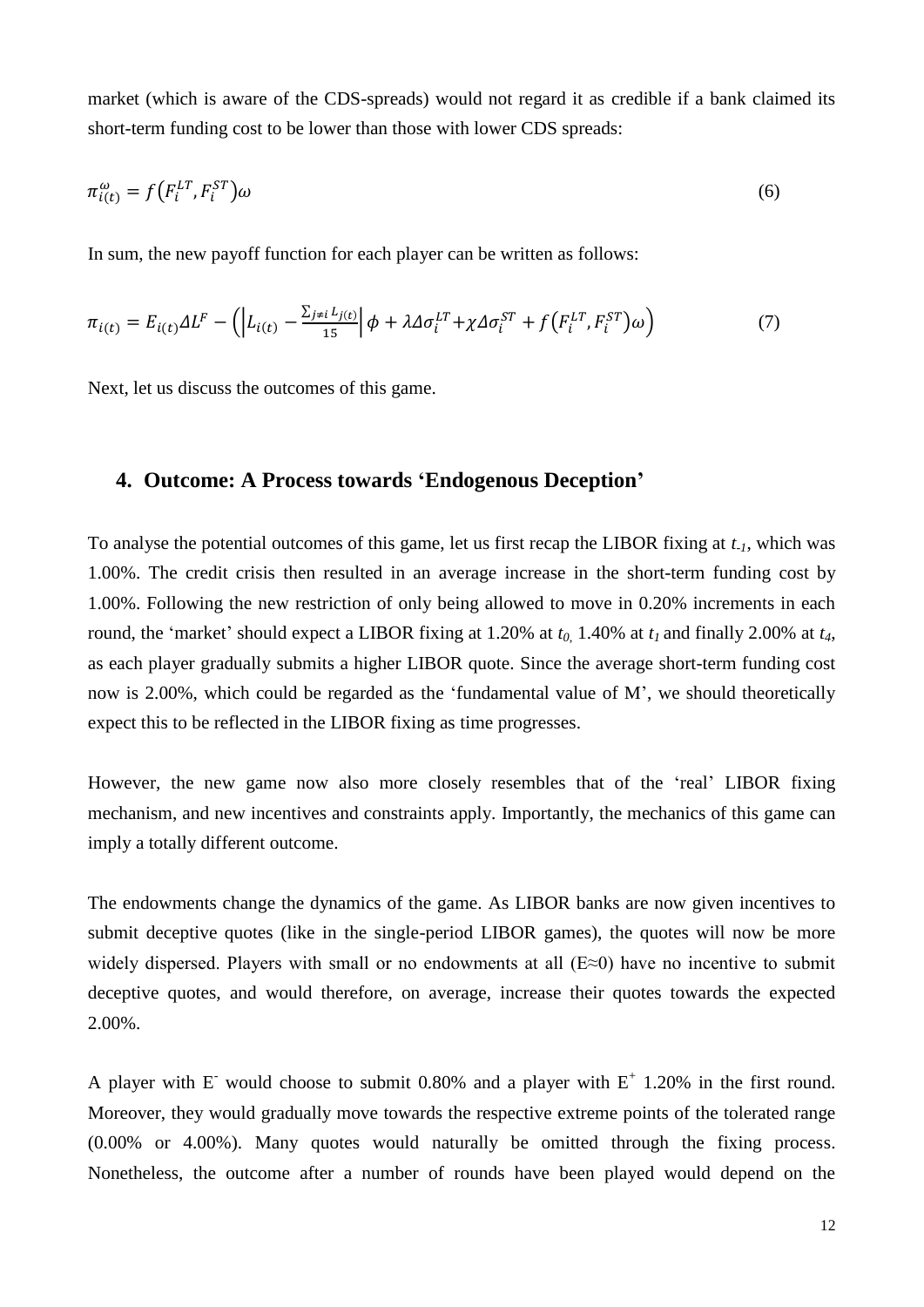distribution of the endowments, and in this case also the learning process that follows from the signalling in each round.

However, the reputational constraint (expressed in ϕ**)** works as a hindrance to submit overly deceptive quotes, as the fine takes into account the size of the deviation from the average quotes. At the outset, the LIBOR should drift towards 2.00% in a few days as the average funding cost, which is public knowledge, has increased substantially. This knowledge should make players with  $E^+$ more comfortable in raising their quotes than players with  $E^-$  in lowering their quotes. However, the reputational constraint prevents any player from adjusting his quote by a large increment, as this could cause a reputational fine. Should the groups with  $E^+$  and  $E^-$  be equally distributed, the LIBOR would have a tendency to move (albeit slowly) higher. Should the E/ϕ-ratio increase, players with large endowments would have the incentive to change their quote slightly more in their favour as the relatively small fine of being an outlier is outweighed by the possibility that others think and do the same.

Importantly, players with E≈0 cannot be safely assured that a 'fair' quote or even a quote in a 'fairer' direction will be left unpunished. The reputational cost occurs regardless if the player has an endowment or not, and imitating the crowd will consequently be necessary to avoid potential losses stemming from being an outlier. In fact, the mere expectation that a players in a large sub-group (say with E) will shift their quotes in one direction will prompt players with  $E^0$  to do the same, as they would (possibly unfairly) otherwise face a penalty from deviating from the mean. Thus, at this stage the game can be seen as a situation where incentives are balanced against the constraint of having to imitate the crowd.

Now, since  $t_0$ , the individual bank funding costs are diverse, which in itself should imply LIBOR quotes scattered around 2.00% after a few days as the market expects the LIBOR to trend toward its fundamental value. In fact, judging by the observable CDS spreads, the market should expect some kind of ordering of the LIBOR quotes from the 'best' banks' quotes well below 2% and the 'worst' banks' significantly above 2%. The trimming mechanism should ensure that the extreme outliers are omitted (those hardly affected by the crisis and those facing severe trouble and possibly even nationalizion).

From the players' perspective, however, the worsening perceived long-term, as well as the shortterm, funding cost have a direct negative impact. In this game, the long-term funding cost is exogenous determined, expressed by the CDS market. However, whereas the proxy for the longterm funding cost is public knowledge, the short-term funding cost lacks transparency. Instead, players are assessed according to their own assessments announced through their respective LIBOR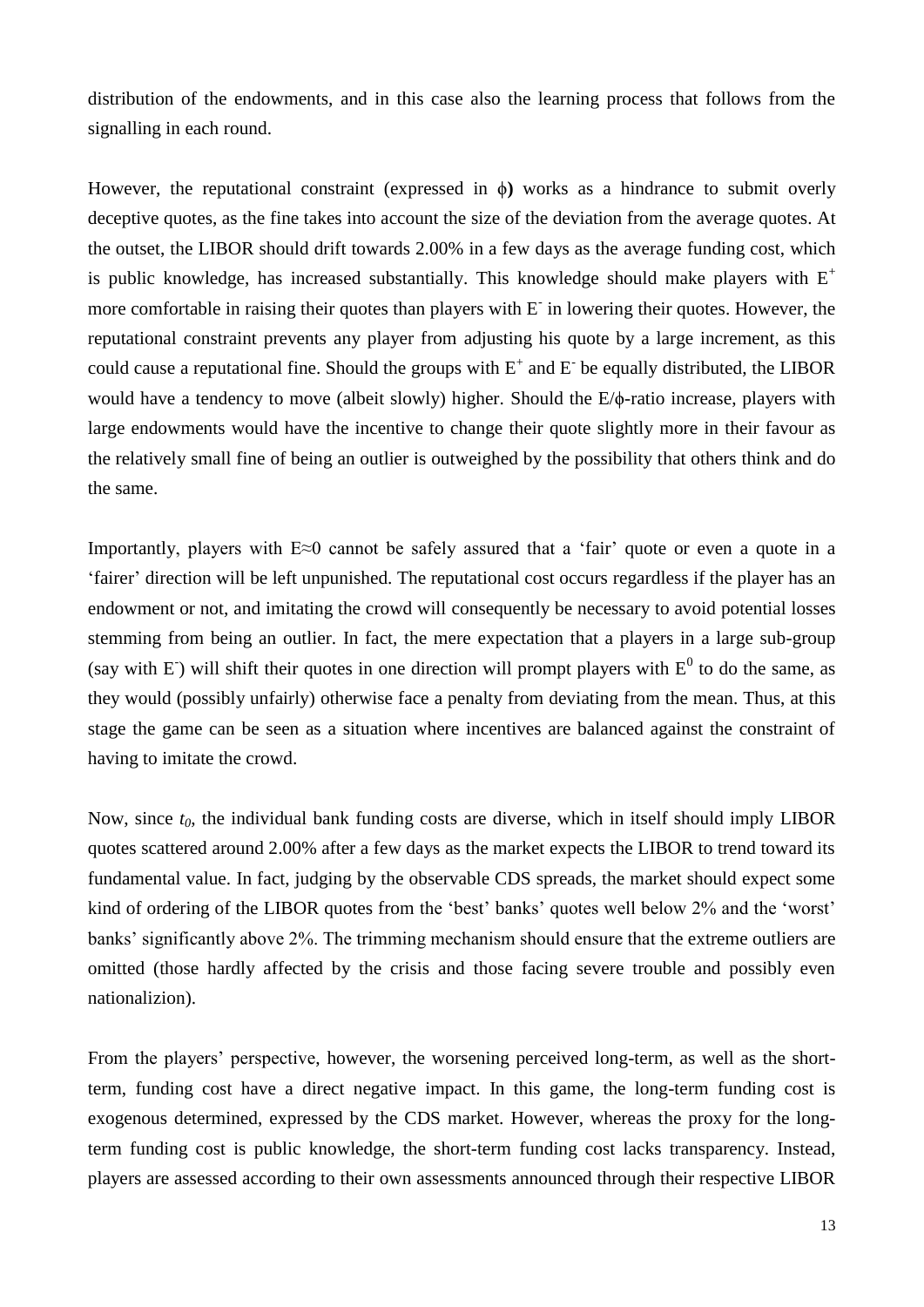submissions. In both instances players are rewarded (or penalised) according to how they compare against their peers. Thus, all banks now have an incentive to submit relatively low LIBOR quotes to distance themselves from the others.

Leaving the endowments aside for a moment, the integrity constraint  $(\omega)$  prevents all banks apart from Bank<sub>A</sub> to submit a relatively low quote at  $t_0$ , as they would automatically face a penalty not only from deviating from the others (the reputational constraint), but also from having submitted a non-credible quote (the integrity constraint). The market or the wider public, comparing the CDS spreads between the players, would simply not believe that the player's own assessment of its credit and liquidity standing is correct.

If the reputational cost is small, but not non-existent, and the potential stigma payoff large,  $Bank_A$ would have an incentive to signal to the market that its short-term funding cost indeed is much lower than that of its peers (by submitting, say, 0.90%). At *t1,* with the results from the previous round now taken into account into the respective strategy decisions,  $Bank_B$  can safely quote 0.90%, whereby Bank<sub>A</sub> has the opportunity to lower its quote a step further (to  $0.80\%$ ) in order to distinguish itself even further from the its creditworthy peers. At  $t_2$ , it is Bank<sub>C</sub>'s turn to quote 0.90%, whereas  $Bank_A$  and  $Bank_B$  yet again opt to distance themselves further from the less creditworthy banks. Seen in isolation, this process would continue until the Nash equilibrium of 0.00% is reached.

However - and here is the essence of the *p*-beauty contest game - banks *anticipate* that the others will move. Bank<sub>B</sub> can therefore safely quote, say,  $0.95%$  already at t<sub>0</sub>, as he *knows* that the best strategy of Bank<sub>A</sub> is to quote  $0.90\%$  (as he is also aware of the CDS spread of the other banks). Likewise, Bank<sub>C</sub> anticipates that Bank<sub>B</sub> anticipates that Bank<sub>A</sub> will quote 0.90% and can therefore also lower its quote slightly – and so on. Now, Bank<sub>A</sub>, in the first place, also anticipates that others anticipate his initial move and therefore takes this into already with his first move.

The economics imply that the average funding cost is 2.00% and that the LIBOR fixing should not trend lower, but higher. This LIBOR *p*-beauty contest game, however, illustrates that even though the LIBOR 'should' trend towards 2.00%, this process can be very slow or not happen at all. In fact, the game shows that the opposite can take place. Therefore, this LIBOR game is about imitating the crowd, but at the same time trying to outsmart it slightly, with the knowledge that others will do the same. The combination of different incentives and constraints, and the anticipation of what others will do, result in a slow process towards an equilibrium not necessarily equalling the 'expected' average funding cost of the panel banks. Furthermore, quotes can be narrowly distributed which might not be justified by the distribution of perceived creditworthiness among the panel banks.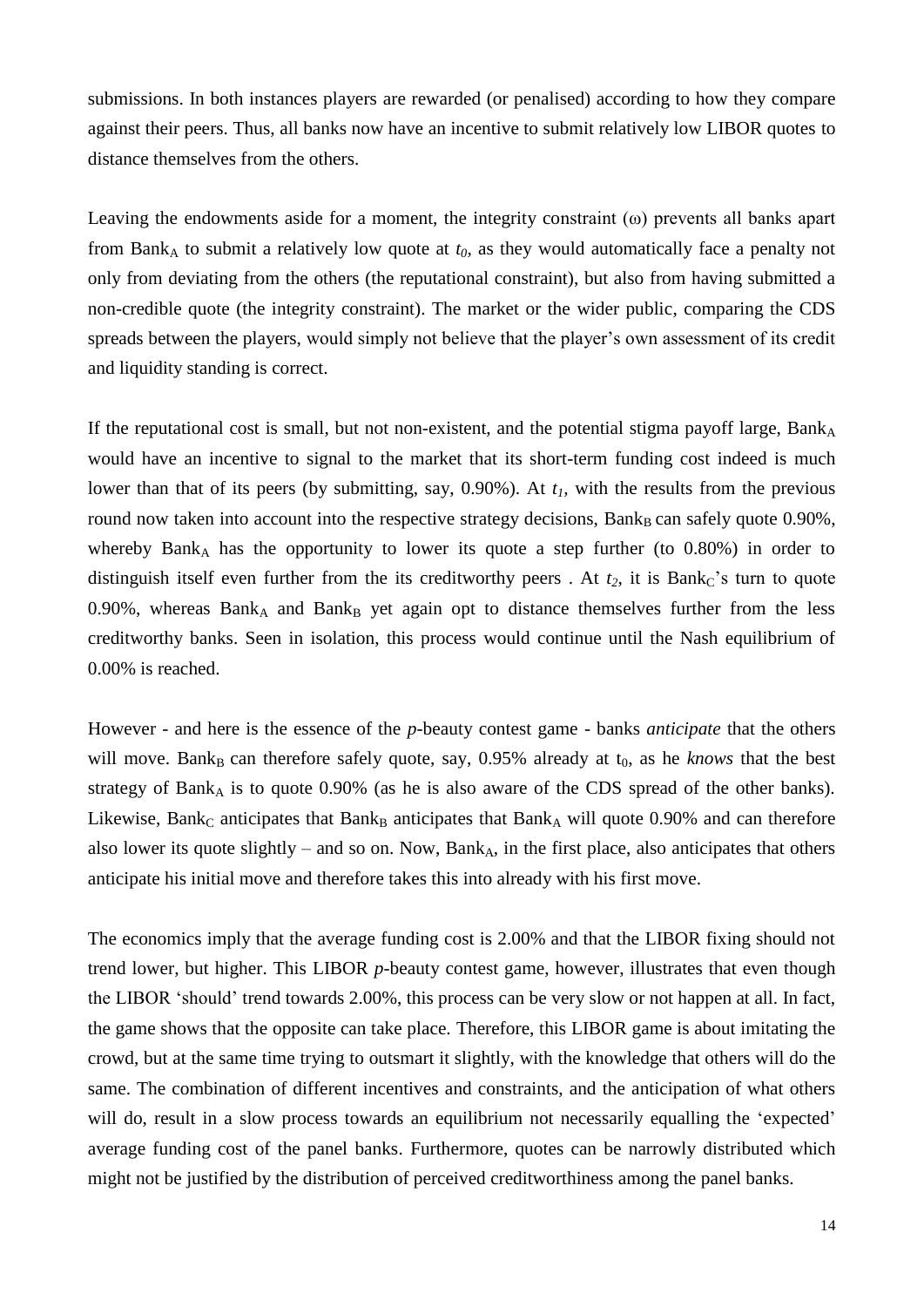Naturally, banks with strong incentives (from endowments or stigma) to submit deceptive quotes can be better off doing so. In this game, however, even players seemingly without such incentives get caught up in this process. For instance, players with a bank funding cost precisely equalling the average of 2% can be penalised from not only finding themselves as unexpected outliers, but being 'required' to signal a slightly better creditworthiness than actually assessed internally. Likewise, players with negligible or no endowments at all can become less focused on the fundamental money market rate, than the anticipated LIBOR-rate. In sum, even for the seemingly average and fair player, the LIBOR *p*-beauty contest game becomes a loss-making process of *not* following the crowd. Deception can be seen as a problem not specific to the behaviour of individual players, but systematic and endogenous to the LIBOR fixing process itself.

## **5. Concluding Discussion**

By regarding the LIBOR fixing as the outcome of a peculiar form of a *p*-beauty contest game, we have illustrated how the LIBOR can systematically deviate from what could be regarded as its fundamental value, namely the consensus view of where the average money market funding cost is. The exclusive privilege to be able to influence the LIBOR rate rests with the LIBOR panel banks. However, in contrast to the games using a Bayes Nash solution, the LIBOR *p*-beauty contest game is not driven by probability functions. Rather, players are guided by the anticipation of what others will do, and the anticipation of the others what the others will do.

LIBOR-indexed derivatives portfolios can act as incentives to submit deceptive quotes. What is more, there is nothing preventing LIBOR banks from increasing or decreasing their own exposure to the benchmark they themselves can influence. Systematically favourable LIBOR fixings give the incentive to keep or increase the exposures, while unfavourable fixings give incentive to reduce them. In the LIBOR *p*-beauty contest game presented in this paper, it would obviously pay for some players to collude through communication, should it be possible. For instance, a group of banks with identical endowments might want to mutually agree to opt for the same strategy to maximise the expected payoff, and consequently also share the reputational 'fine'.

However, seen in isolation, the 'stigma' works against collusion, as individual banks are judged individually compared to their peers. Therefore, another incentive to submit a deceptive quote is derived from the stigma of signalling a relatively high funding cost. This is perhaps the single most important explanation why anecdotal evidence throughout the global financial crisis has suggested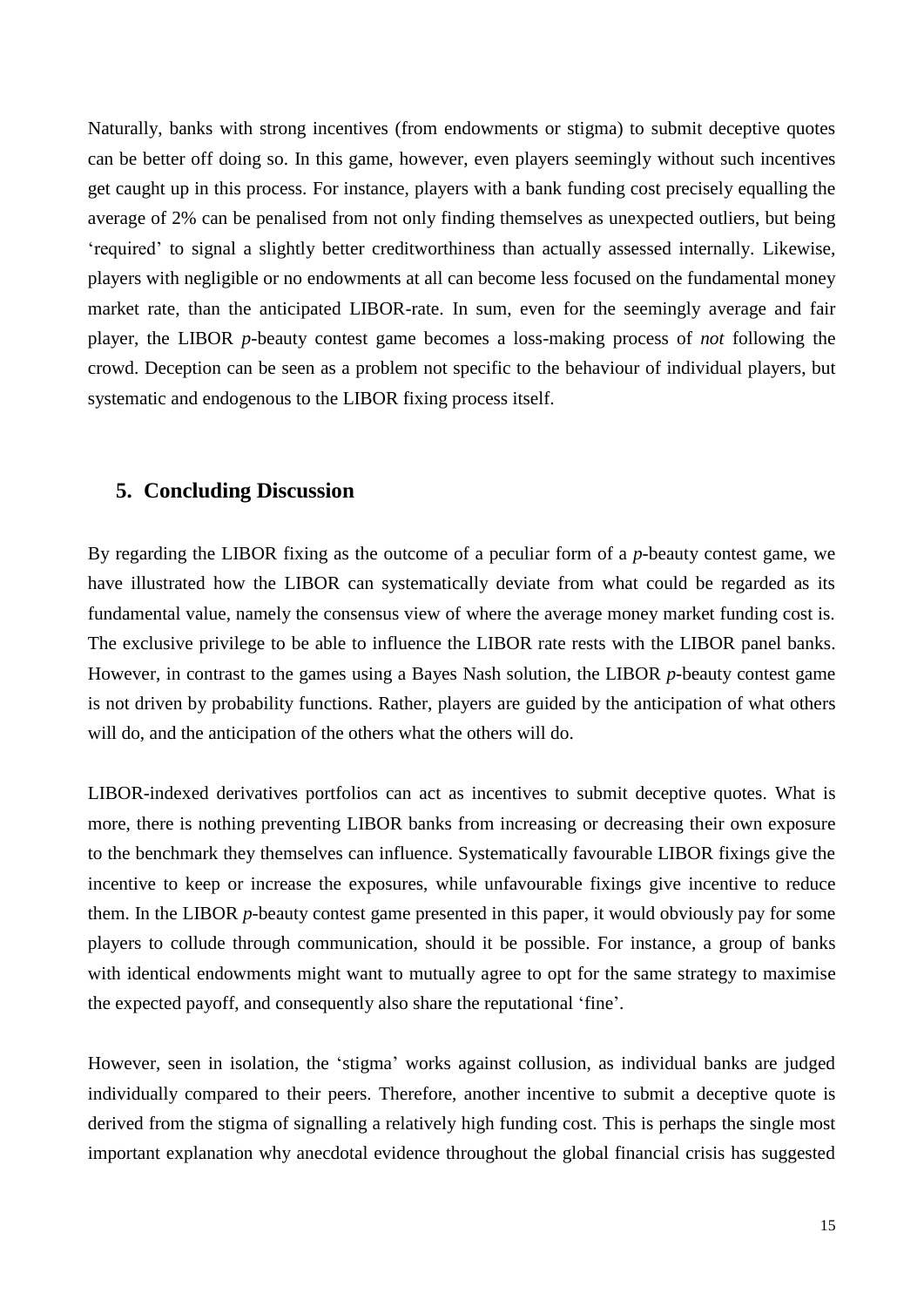that the LIBOR consistently has been too low. This view is also supported by recent investigations into the conduct of a number of LIBOR panel banks.

The LIBOR *p*-beauty contest game modelled in this paper highlights another feature of the stigma: its relation to market indicators. If the long-term funding cost of a particular bank is observable through some market-determined process (such as the CDS market), whereas the short-term funding cost is a kind of self-assessment (the LIBOR), the former can act as a variable that influences the LIBOR panel banks to submit deceptive quotes. This fundamental is problem is highlighted through the 'integrity constraint' in the game. It could be argued that the individual quotes by the LIBOR panel banks should be 'ranked' according to their perceived creditworthiness in the market, for instance by their respective CDS-spreads. Even though no such ranking systems exist officially, the continuous market assessment of long-term creditworthiness, and the LIBOR banks' awareness of it, induces a process whereby banks want to look good, but not 'too' good. The integrity constraint in the LIBOR *p*-beauty contest game shows that even though players at times might be ordered correctly, the distance between them depends on the other features of the game. In fact, the results show how the LIBOR can have a tendency to observe a certain 'stickiness'<sup>4</sup>, and how the different LIBOR quotes among the panel banks can be more narrowly distributed than would be suggested by other financial indicators. As such, it might give the false impression that the money market is stable, and that banks have fairly similar funding costs.

The 'reputational constraint' appears as an incentive not to submit a LIBOR quote that deviates too much from the others. In essence, the goal becomes not to outsmart the market, but to imitate the crowd. A possible and striking outcome of this is the inability of fair players, with small endowments or an average funding cost level, to determine the outcome of the game, despite their natural desire to harmonise their quotes around the 'fundamental rate'. Deception can become endogenous to the LIBOR fixing process, and *not* deceiving is punished in similar way as to paying above market for a distraught asset. Moreover, communication and signalling becomes endogenous to the LIBOR *p*-beauty contest game, as it is played 5 business days a week and more than 200 times a year. Collusion might lead to quicker and more certain outcomes. However, a noncooperative LIBOR game can lead to the same results; although their 'conception of the solution' is totally different (see Schelling, 1980: pp. 94-95).

The trimming process has often been regarded as an effective prevention method against systematic manipulation<sup>5</sup>. This assumes either that artificially low and high quotes are normally distributed, or

-

<sup>&</sup>lt;sup>4</sup> The LIBOR tends to react more slowly to unexpected rate moves, liquidity and credit shocks than the money market rate.

<sup>5</sup> Gyntelberg & Wooldbridge (2008), for instance, acknowledge that LIBOR panel banks, in theory, could act strategically in their fixing, but that the trimming process acts as a hindering factor.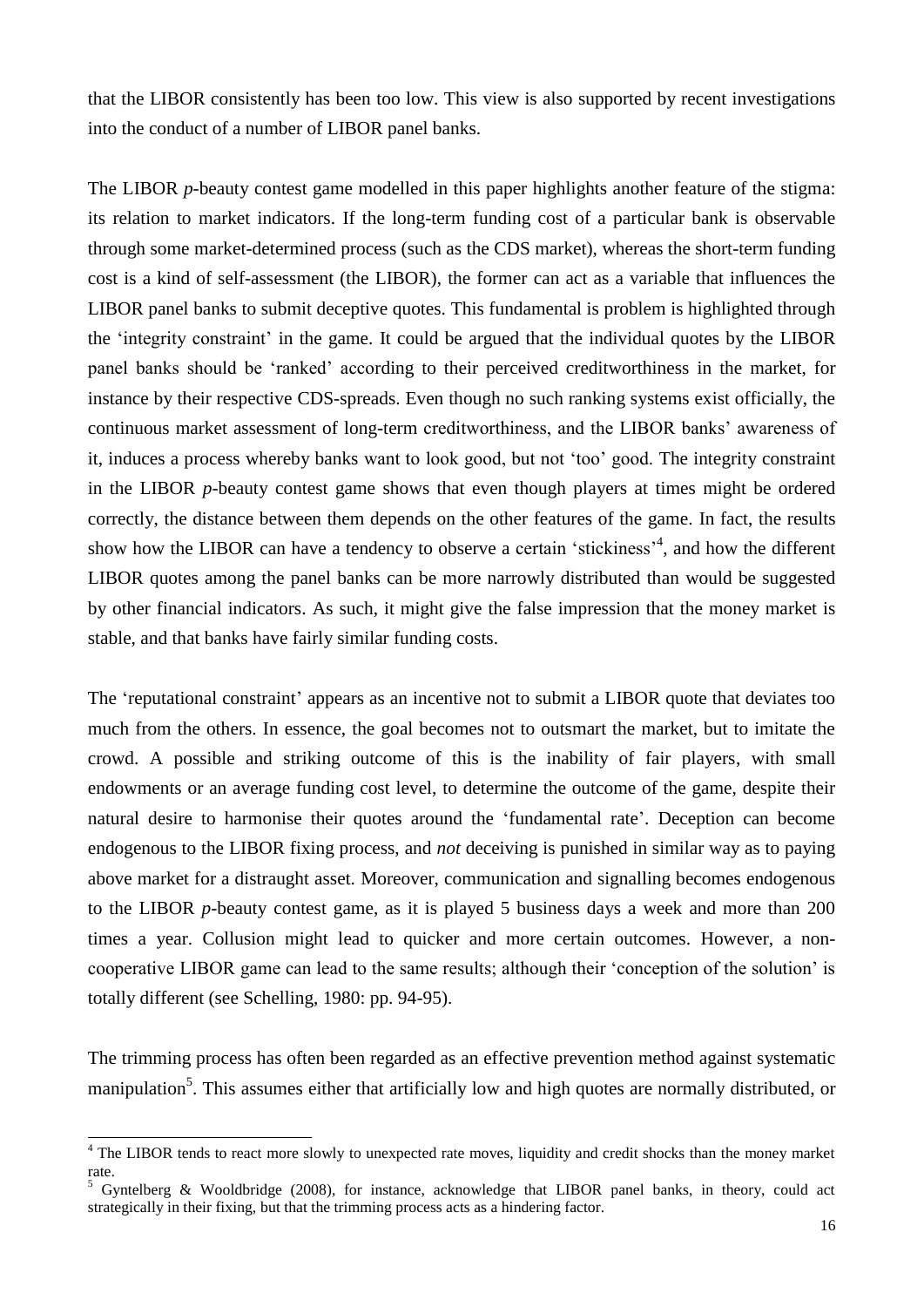that a LIBOR panel bank knows that a deceptive quote will be omitted from the calculation and therefore will be ineffective. However, neither the outcomes of the single-period LIBOR games in Stenfors (2012), nor the *p*-beauty contest game, support this argument. Moreover, a typical LIBOR panel composition is probably not heterogeneous, but fairly homogenous at the outset. Namely, a common feature of all LIBOR panels is that they largely consist of universal 'too-big-to-fail' banks that are highly active (and normally market-makers) in the money, foreign exchange and derivatives markets. As the recent global financial crisis has shown, the distribution of their asset and liabilities is not randomly distributed, but fairly similar.

Most importantly though, as players are also guided by the anticipation of what others will do and what they anticipate others will do, some LIBOR panel banks can also be seen as being driven towards a behavioural pattern that is not dependent on their own incentives and constraints in the first instance, but generated *endogenously* though the process itself. Deception in this case does not need to result from the self-interest of an individual LIBOR submitter, but from the perception that others will act in such a manner that *not* submitting deceptive LIBOR quotes would be punished. As such, the LIBOR fixing mechanism is characterized by a fundamental and systematic flaw.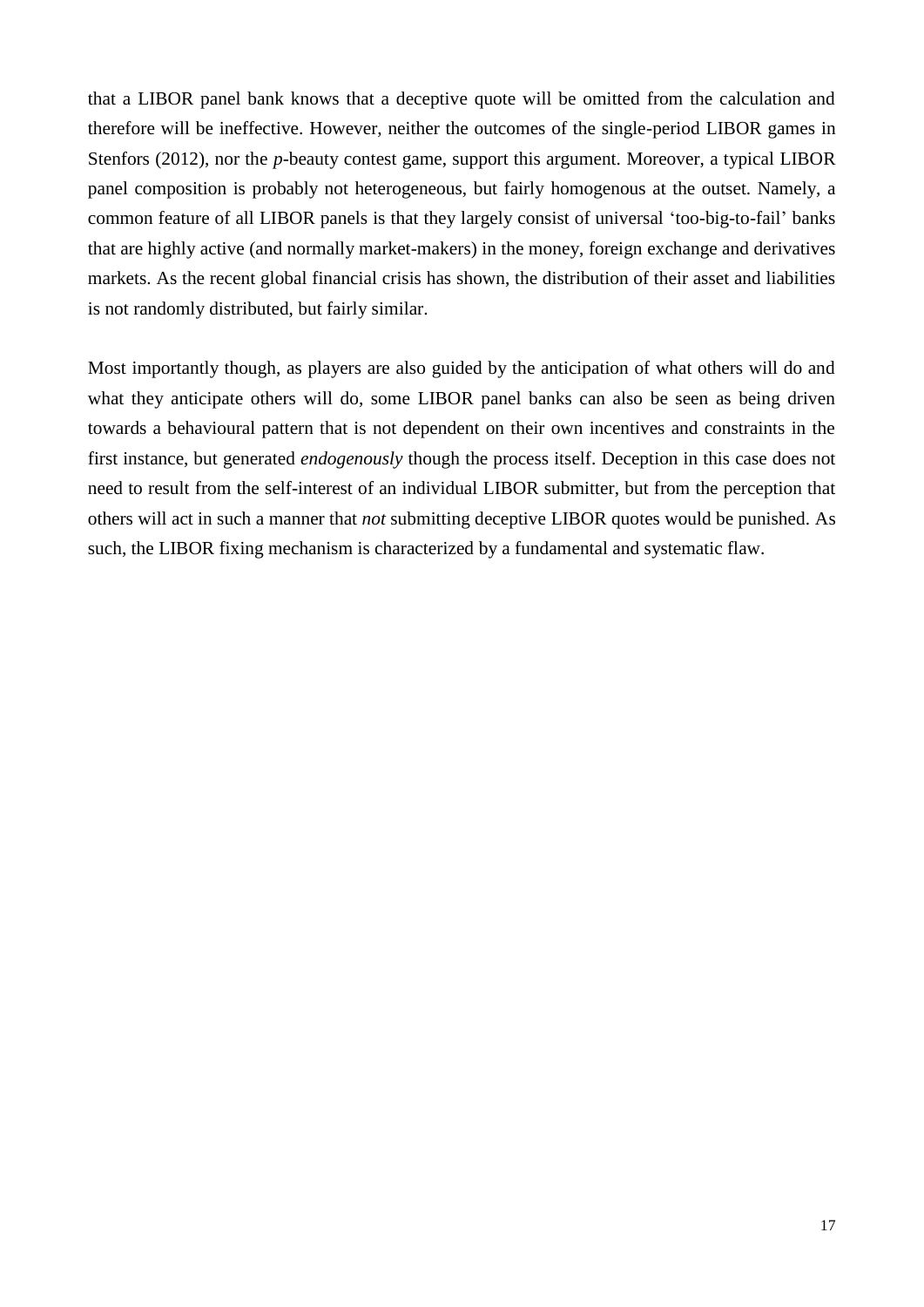## **References**

Allen, F., Morris, S. & Shin, H. S. (2006) Beauty Contests and Iterated Expectations in Asset Markets. *Review of Financial Studies*, 19, 719-752.

Bank of England (2007) An indicative decomposition of Libor spreads. *Bank of England Quarterly Bulletin*, 47 (4), 498–499.

British Bankers Association (2012) *BBALIBOR explained* [Online]. Available from: <http://www.bbalibor.com/bbalibor-explained/the-basics> [accessed 1 September 2012].

Cachon, G.P. & Camerer, C. (1996) The Sunk Cost Fallacy, Forward Induction, and Behavior in Coordination Games. *Quarterly Journal of Economics*, 111, 165-194.

Duffy, J. & Nagel, R. (1997) On the Robustness of Behaviour in Experimental Beauty Contest games. *Economic Journal*, 107 (445), 1684-1700.

Financial Services Agency (2011a) *Administrative Actions against Citibank Japan Ltd.* [press release], 16 December. Available online: <http://www.fsa.go.jp/en/news/2011/20111216-1.html> [accessed 21 February 2012].

Financial Services Agency (2011b) *Administrative Action on Citigroup Global Markets Japan Inc*  [press release], 16 December. Available online: [http://www.fsa.go.jp/en/news/2011/20111216-](http://www.fsa.go.jp/en/news/2011/20111216-2.html) [2.html](http://www.fsa.go.jp/en/news/2011/20111216-2.html) [accessed 21 February 2012].

Financial Services Agency (2011c) *Administrative Actions against UBS Securities Japan Ltd and UBS AG, Japan Branches* [press release], 16 December. Available online: <http://www.fsa.go.jp/en/news/2011/20111216-3.html> [accessed 21 February 2012].

Financial Services Authority (2012) *Barclays fined £59.5 million for significant failings in relation to LIBOR and EURIBOR* [press release], 27 June. Available online: <http://www.fsa.gov.uk/library/communication/pr/2012/070.shtml> [accessed 5 August 2012].

Fung, M. V. (2006) Developments in Behavioural Finance and Experimental Economics and Post Keynesian Finance Theory. *Journal of Post Keynesian Economics*, 29 (1), 19-39.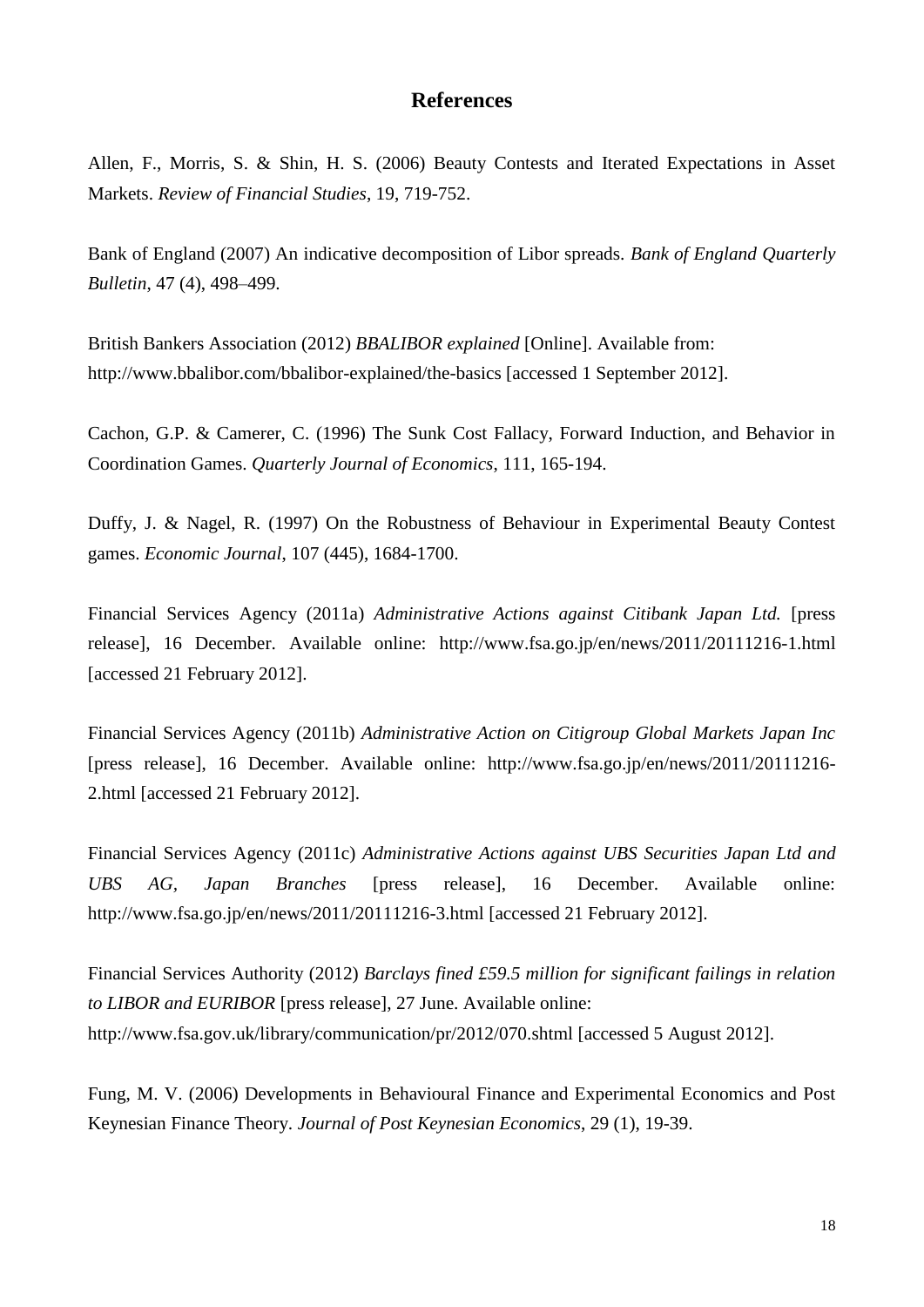Güth, W., Kocher, M. & Sutter, M. (2002) Experimental 'Beauty Contests' with Homogeneous and Heterogeneous Players and with Interior and Boundary Equilibria. *Economics Letters*, 74, 219-228.

Gyntelberg, J. & Wooldridge, P. (2008) Interbank Fixings during the Recent Turmoil. *BIS Quarterly Review*, March, 47-72.

Ho, T-H., Camerer, C. & Weigelt, K. (1998) Iterated Dominance and Iterated Best Response in Experimental 'p-Beauty Contests'. *American Economic Review*, 88 (4), 947-969.

Keynes, J. M. (1936 [1964]) *The General Theory of Interest, Employment and Money*. New York, NY: Harcourt, Brace & World, Inc.

Lanteri, A. & Carabelli, A. (2011) Beauty contested: how much of Keynes' remains in behavioural economics' beauty contests? *European Journal of the History of Economic Thought*, 18 (2), 269- 285.

McAndrews, J., Sarkar, A. & Wang, Z. (2008) The Effect of the Term Auction Facility on the London Inter-Bank Offered Rate. *Federal Reserve Bank of New York Staff Reports*, No. 335.

Nagel, R. (1995) Unravelling in Guessing Games: An Experimental Study. *American Economic Review*, 85, 1313-1326.

Nagel, R. (1999) A Survey of Experimental Beauty Contest Games: Bounded Rationality and Learning. In: Budescu, D., Erev, I. & Zwick, R. (eds.) *Games and Human Behavior: Essays in Honor of Amnon Rapoport*. New Jersey: Lawrence Erlbaum, pp. 105-142.

Nagel, R., Bosch-Domènech, A., Montalvo, J. G. & Satorra, A. (2002) One, two, (three), infinity, …: Newspaper and Lab Beauty-Contest Experiments. *American Economic Review*, 92, 1687 -1701.

Ochs, J. (1995) Coordination Problems. In: Kagel, J. & Roth, A. E. (eds.) *Handbook of Experimental Economics*. Princeton. NJ: Princeton University Press, 1995, pp. 195-252.

Poskitt, R. (2011) Do liquidity or credit effects explain the behaviour of the LIBOR-OIS spread? Working Paper (unpublished). Available online: [http://economics](http://economics-finance.massey.ac.nz/documents/seminarseries/manawatu/LIBOR-OISspreadMassey25May2011.pdf)[finance.massey.ac.nz/documents/seminarseries/manawatu/LIBOR-](http://economics-finance.massey.ac.nz/documents/seminarseries/manawatu/LIBOR-OISspreadMassey25May2011.pdf)[OISspreadMassey25May2011.pdf](http://economics-finance.massey.ac.nz/documents/seminarseries/manawatu/LIBOR-OISspreadMassey25May2011.pdf) [accessed 1 September 2012].